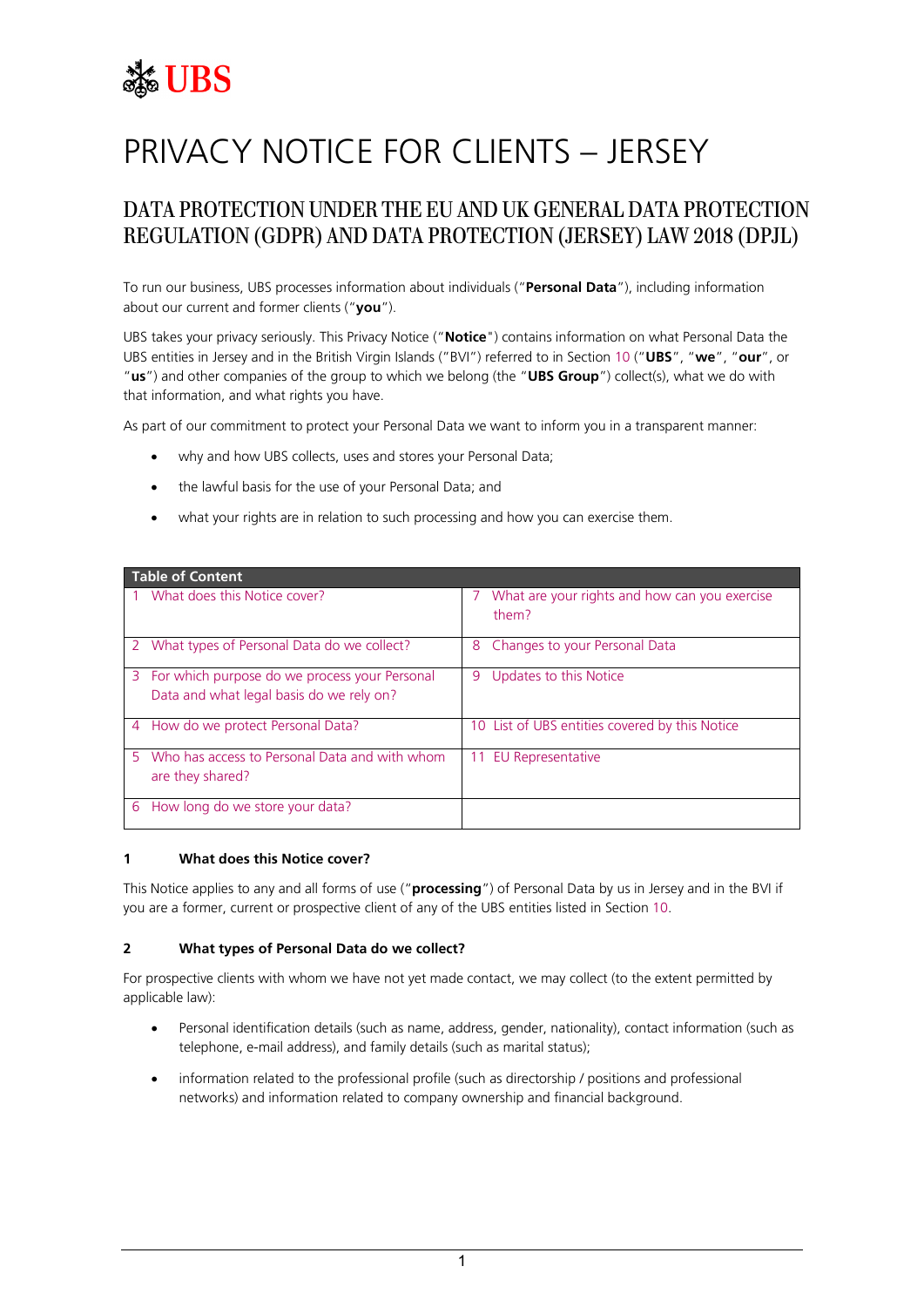

For former and current clients or prospective clients with whom we are taking steps to enter into a contractual relationship, we collect (to the extent permitted by applicable law):

- personal details such as your name, identification number, date of birth, compliance related documents (including a copy of your national identity card or passport), phone number, address and domicile electronic address, and family details such as the name of your spouse or partner;
- financial information, including payment and transaction records and information relating to your assets (including fixed properties), financial statements, liabilities, taxes, revenues, earnings, and investments (including your investment objectives);
- tax domicile and other tax-related documents and information;
- where relevant, professional information about you, such as your job title and work experience;
- your knowledge of and experience in investment matters;
- details of our interactions with you and the products and services you use, including electronic interactions across various channels such as e-mails and mobile applications;
- any records of phone calls between you and UBS, specifically phone log information such as your phone number, calling-party number, receiving-party number, forwarding numbers, time and date of calls and messages, duration of calls, routing information, and types of calls;
- where relevant, details of your nomination of a mandate;
- identifiers we assign to you, such as your client, business relation, partner, or account number, including identifiers for accounting purposes;
- when you access UBS websites or our applications, data transmitted by your browser or device you are using and automatically recorded by our server, including date and time of the access, name of the accessed file as well as the transmitted data volume and the performance of the access, your device, your web browser, browser language and requesting domain, and IP address (additional data will only be recorded via our Website if their disclosure is made voluntarily, e.g., in the course of a registration or request). When you visit a UBS website, that website will contain additional information about how we use your information while you are visiting that website; and
- in some cases (where permitted by law), special categories of Personal Data, such as your religious beliefs, political opinions or affiliations, and, to the extent legally possible, information relating to criminal convictions or offences.

For our usage of cookies and other tracking technologies in relation to UBS websites please also refer to the UBS Website Usage and Cookie Notice available [here.](https://www.ubs.com/global/en/legal/privacy.html)

In some cases, we collect this information from public registers (which, depending on the product or service you receive and the country of the UBS entity with which you have a contractual relationship, may include beneficial ownership and other registers), public administration or other third-party or public sources, such as wealth screening services, credit reference agencies, fraud prevention agencies, intermediaries that facilitate data portability, and other UBS Group entities.

We might also collect certain of the above Personal Data types in relation to your business relationship, such as your additional card holders or account holders, business partners (including other shareholders, or beneficial owners), dependants or family members, representatives, or agents.

Where you are an institutional or corporate client or investor, we may also collect information about your directors, representatives, employees, shareholders, or beneficial owner. Before providing UBS with this information, you should provide a copy of this Notice to those individuals.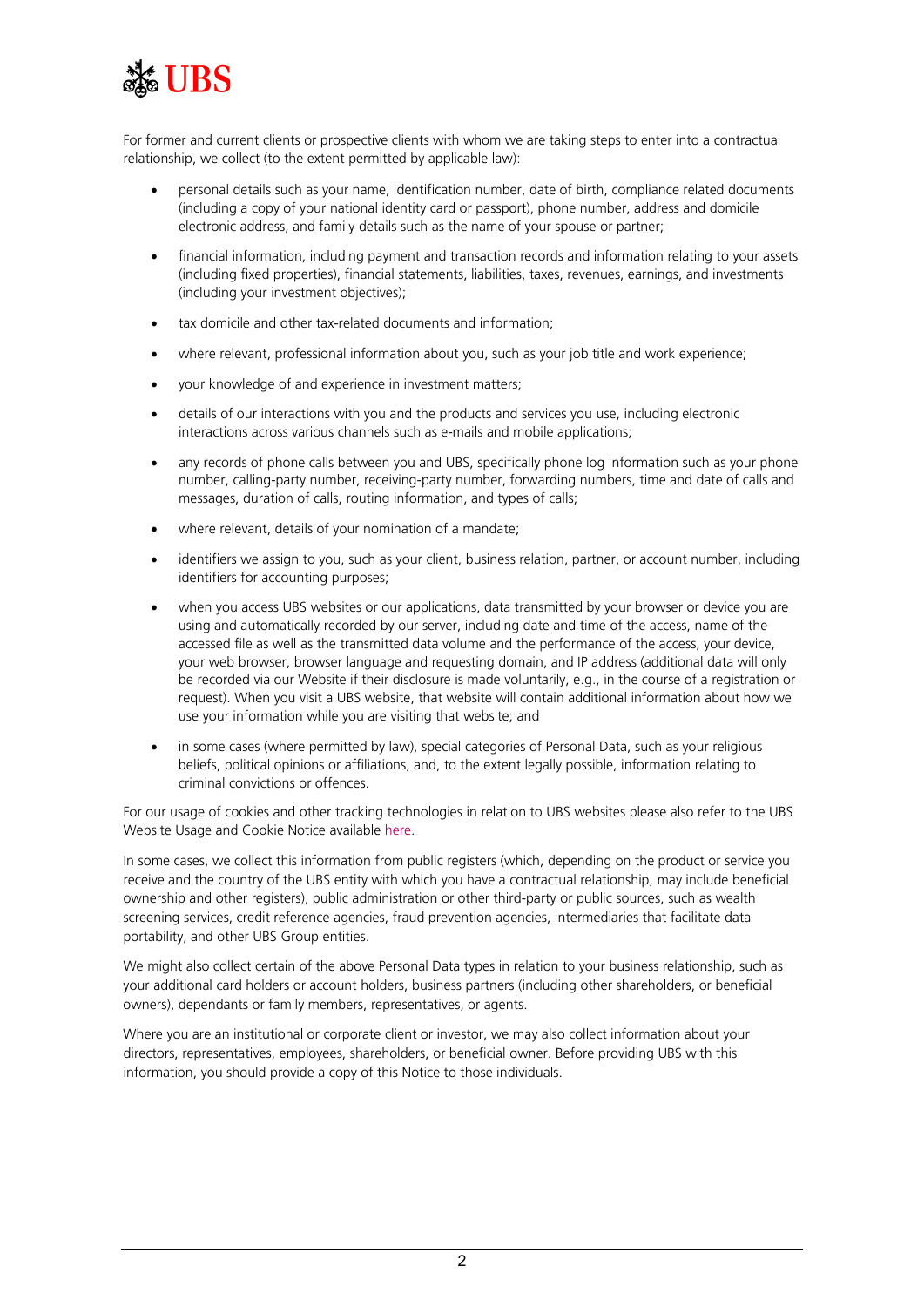

# <span id="page-2-0"></span>**3 For which purposes do we process your Personal Data and what legal basis do we rely on?**

## <span id="page-2-2"></span>**3.1 Purposes of processing**

We always process your Personal Data for a specific purpose and only process the Personal Data which is relevant to achieve that purpose. In particular, we process Personal Data, within applicable legal limitations, for the following purposes:

- <span id="page-2-3"></span>a) Client Onboarding. For example:
	- to verify your identity and assess your application (including the need for guarantees or other securitisation tools if you apply for credit). For legal and regulatory compliance checks (for example, to comply with anti-money laundering regulations, and prevent fraud), please see Section [e\)](#page-2-1) below;
- <span id="page-2-5"></span>b) Client Relationship Management. For example, to:
	- manage our relationship with you, including communicating with you in relation to the products and services you obtain from us and from our business partners, handling customer service-related queries and complaints, facilitating debt recovery activities, making decisions regarding credit or your identity, tracing your whereabouts, and closing your account (in accordance with applicable law) if it remains dormant and we are unable to contact you after a period of time;
	- help us to learn more about you as a client, the products, and services you receive, and other products and services you may be interested in receiving, including profiling based on the processing of your Personal Data, for instance by looking at the types of products and services that you use from us, how you like to be contacted.
- <span id="page-2-4"></span>c) Product implementation and execution. For example, to:
	- provide products and services to you and ensuring their proper execution, for instance by ensuring that we can identify you and make payments to and from your accounts in accordance with your instructions and the product terms;
	- perform underwriting.
- <span id="page-2-6"></span>d) Engaging in prospecting and business development and / or protecting and enhancing the UBS brand. For example, to:
	- evaluate whether and how UBS may offer products, services and events that may be of interest to you;
	- contact you for direct marketing purposes about products and services we think will be of interest to you, including those offered by us, UBS Group entities, and our other business partners, and facilitating competitions and promotions.
- <span id="page-2-1"></span>e) Compliance and Risk Management and / or Crime Prevention, Detection and Investigation. For example, to:
	- carry out legal and regulatory compliance checks as part of the onboarding process, including to comply with anti-money laundering regulations and fraud prevention;
	- meet our on-going regulatory and compliance obligations (e.g., laws of the financial sector, antimoney laundering and tax laws), including in relation to recording and monitoring communications, disclosures to tax authorities, financial service regulators and other regulatory, judicial, and governmental bodies or in proceedings and investigating or preventing crime;
	- receive and handle complaints, requests, or reports from you or third parties made to designated units within UBS or the UBS Group;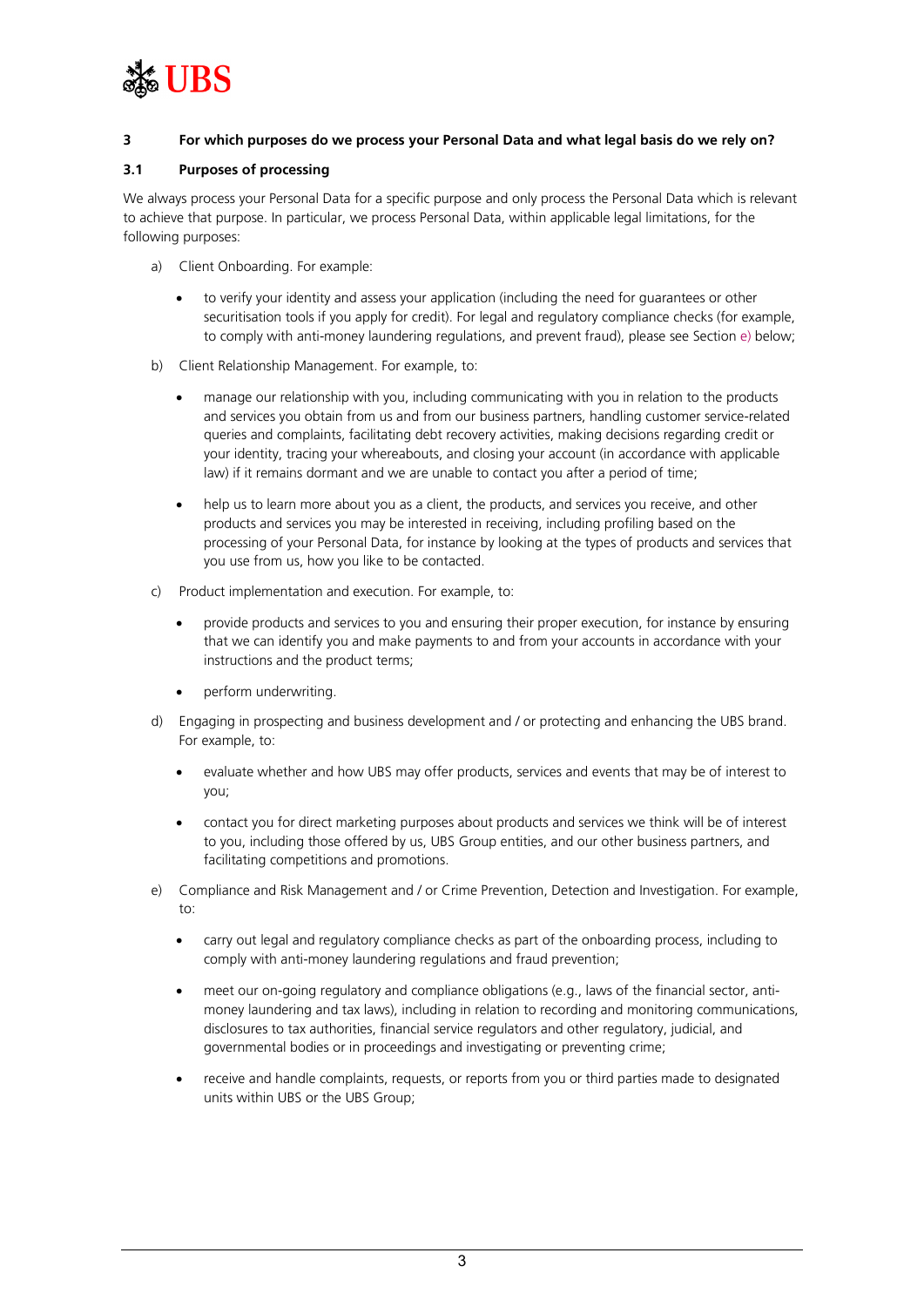

- reply to any actual or potential proceedings, requests, or the inquiries of a public or judicial authority;
- prevent and detect crime, including fraud or criminal activity, misuses of our products or services as well as the security of our IT systems, architecture, and networks.
- <span id="page-3-1"></span>f) Supporting, Enhancing and Maintaining UBS's technology. For example, to:
	- take steps to improve our products and services and our use of technology, including testing and upgrading of systems and processes, and conducting market research to understand how to improve of our existing products and services or learn about other products and services we can provide.
- <span id="page-3-0"></span>g) Other purposes. For example:
	- for the UBS Group's prudent operational management (including credit and risk management, technological support services, reporting, insurance, audit, systems and products training and administrative purposes);
	- to enable a transfer, merger or disposal to a potential buyer, transferee, merger partner or seller and their advisers in connection with an actual or potential transfer, merger, or disposal of part or all of UBS's business or assets, or any associated rights or interests, or to acquire a business or enter into a merger with it;
	- to collect data to ensure the security of buildings as well as property and information located or stored on the premises, to prevent, and if necessary, investigate unauthorized physical access to secure premises (e.g., maintaining building access logs and CCTV system images);
	- undertake transactional and statistical analysis, and related research; or
	- to exercise our duties and/or rights vis-à-vis you or third parties.

# **3.2 Basis for processing of Personal Data**

Depending on the purpose of the processing activity (see Section [3.1\)](#page-2-2), the legal basis for the processing of your Personal Data will be one of the following:

- necessary for taking steps to enter into or executing a contract with you for the services or products you request, or for carrying out our obligations under such a contract, such as when we use your data for some of the purposes in Section 3.1 [a\)](#page-2-3) an[d c\)](#page-2-4) above;
- required to meet our legal or regulatory responsibilities, including when we conduct the legal and regulatory compliance checks and make the disclosures to authorities, regulators, and government bodies such as when we use your data for some of the purposes in Section 3.1 [e\)](#page-2-1) an[d g\)](#page-3-0) above;
- necessary for the legitimate interests of UBS, without unduly affecting your interests or fundamental rights and freedoms and to the extent such Personal Data is necessary for the intended purpose (such as when we use your data for some of the purposes in Section 3.1[. a\),](#page-2-3) [b\),](#page-2-5) [d\),](#page-2-6) [e\),](#page-2-1) [f\)](#page-3-1) an[d g\).](#page-3-0) See below for more examples of legitimate interests of UBS);
- in limited circumstances, and as may be requested from you from time to time, we have obtained prior consent (for instance where required by law) or processed with your explicit consent in the case of special categories of Personal Data (such as your biometric data).

Examples of the "legitimate interests" referred to above are:

- manage our relationship with you and to help us to learn more about you as a client, the products, and services you receive, and other products and services you may be interested in receiving (see Section 3.1 [b\)](#page-2-5) above);
- evaluate whether and how UBS may offer products, services and events that may be of interest to you (see Section 3.[1 d\)](#page-2-6) above);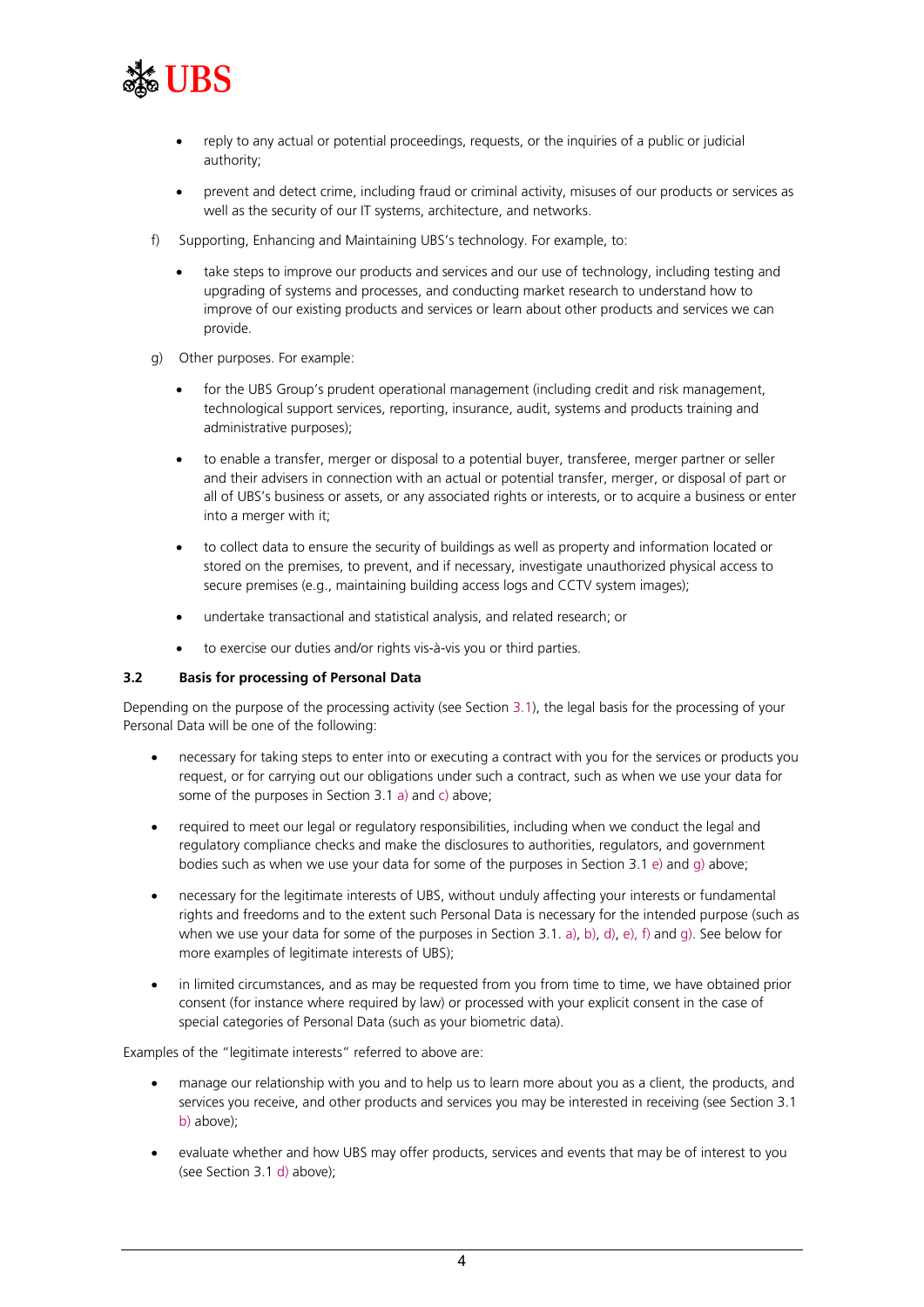

- to prevent fraud or criminal activity, misuses of our products or services as well as the security of our information, IT systems, architecture and networks and security of UBS premises (see Section 3.1 [e\)](#page-2-1) and [g\)](#page-3-0) above);
- to receive and handle complaints, requests, or reports from you or third parties made to designated units within UBS or the UBS Group (see Section 3.[1 e\)](#page-2-1) above);
- to take steps to improve our products and services and our use of technology and to conduct market research (see Section 3.1 [f\)](#page-3-1) above);
- to cooperate with a request made in any actual or potential proceedings or the inquiries of a public or judicial authority (see section 3.1 [e\)](#page-2-1) above);
- certain situation when we make the disclosures referred to in Section [5](#page-4-1) below, providing products and services and assuring a consistently high service standard across the UBS Group, and keeping our clients, employees and other stakeholders satisfied; and
- exercising our rights under Articles 16 and 17 of the Charter of Fundamental Rights, including our freedom to conduct a business and right to property;

in each case provided such interests are not overridden by your privacy interests.

To the extent UBS has obtained your consent to process ordinary Personal Data in the past in any product-specific terms and conditions for the purposes of data protection law only, UBS will no longer rely on such consent, but instead will rely on lawful grounds of compliance with a legal obligation, contractual necessity, or legitimate interests (as specified in this Notice), and UBS' ability to rely on that consent is hereby waived or extinguished. For the avoidance of doubt, any consent given for any other reason, for instance (and if applicable) e-Privacy (including direct marketing), banking secrecy, decisions based solely on automated processing remains unaffected by this paragraph.

Where the Personal Data we collect from you is needed to meet our legal or regulatory obligations or enter into an agreement with you, if we cannot collect this Personal Data there is a possibility, we may be unable to onboard you as a client or provide products or services to you (in which case we will inform you accordingly).

To the extent that we process any special categories of data relating to you, we will do so because:

- the processing is necessary for the establishment, exercise, or defense of a legal claim;
- the processing is necessary for reasons of substantial public interest on the basis of Union or EU Member State law;
- the processing relates to personal data which are manifestly made public by you; or
- you have given your explicit consent to us to process that information (where legally permissible).

#### <span id="page-4-0"></span>**4 How do we protect Personal Data?**

All UBS employees accessing Personal Data must comply with our internal rules and processes in relation to the processing of your Personal Data to protect them and ensure their confidentiality.

UBS and the UBS Group have also implemented adequate technical and organisational measures to protect your Personal Data against unauthorised, accidental, or unlawful destruction, loss, alteration, misuse, disclosure, or access and against all other unlawful forms of processing.

#### <span id="page-4-1"></span>**5 Who has access to Personal Data and with whom are they shared?**

#### <span id="page-4-2"></span>**5.1 Within the UBS Group**

We usually share Personal Data with other UBS Group companies for the purposes indicated in sectio[n 3.1](#page-2-2) to ensure a consistently high service standard across our group, and to provide services and products to you.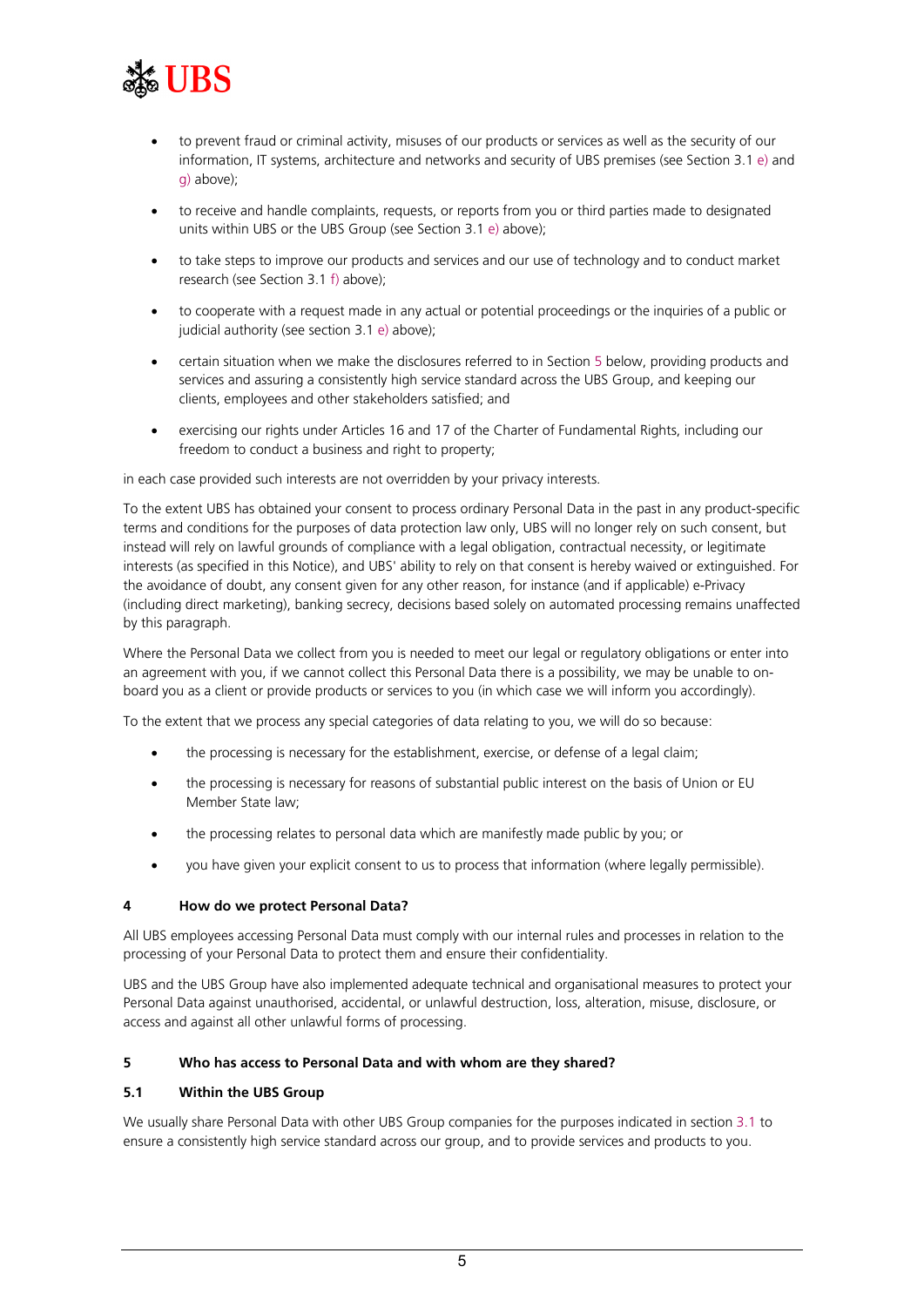

Examples of UBS Group companies who receive your Personal Data:

- Branches of UBS AG and UBS Business Solutions AG (risk management, technological support services and relationship management);
- UBS Switzerland AG (for reporting, risk management and technological support services); and
- UBS Business Solutions Poland Sp. z o. o. (for risk management and administrative services).

# <span id="page-5-0"></span>**5.2 Outside UBS and the UBS Group**

# **5.2.1 Third Parties**

We share Personal Data with other credit and financial services institutions, comparable institutions and to our professional advisers and consultants to perform the business relationship with you. In particular, when providing products and services to you, we will share personal data with persons acting on your behalf or otherwise involved (depending on the type of product or service you receive from us), including, where relevant the following types of companies:

- a party acquiring interest in, or assuming risk in or in connection with, the transaction (such as an insurer);
- (if you hold a credit card with us) credit card associations, and other card payment and platform providers;
- issuers of securities (including third parties appointed by them) in which you have an interest, where such securities are held by third party banks for you;
- payment recipients, beneficiaries, account nominees, intermediaries, correspondent and agent banks (including custodian banks);
- clearing houses, and clearing or settlement systems and specialised payment companies or institutions such as SWIFT;
- market counterparties, upstream withholding agents, swap or trade repositories, stock exchanges;
- other financial institutions, credit reference agencies or credit bureaus (for the purposes of obtaining or providing credit references);
- any third-party fund manager who provides asset management services to you;
- any introducing broker to whom we provide introductions or referrals, and
- lawyers, auditors, accountants, and insurers providing legal, audit, consultancy, accounting or insurance services to us.

#### **5.2.2 Service Providers**

In some instances, we also share personal data with our suppliers, who are contractually bound to confidentiality, such as IT and hosting providers, marketing providers, communication services and printing providers, debt collection, tracing, debt recovery, fraud prevention, and credit reference agencies, and others. When we do so we take steps to ensure they meet our data security standards, so that your personal data remains secure.

Where UBS transfers your data to service providers processing data on UBS behalf, we take steps to ensure they meet our data security standards, so that your Personal Data remains secure. Third party service providers are thereby mandated to comply with a list of technical and organisational security measures, irrespective of their location, including measures relating to: (i) information security management; (ii) information security risk assessment and (iii) information security measures (e.g., physical controls; logical access controls; malware and hacking protection; data encryption measures; backup and recovery management measures).

# **5.2.3 Public or regulatory authorities**

If required from time to time, we disclose personal data to public authorities, regulators or governmental bodies, courts or party to proceedings where we are required to disclose information by applicable law or regulation, under a code of practice or conduct, at their request, or to safeguard our legitimate interests.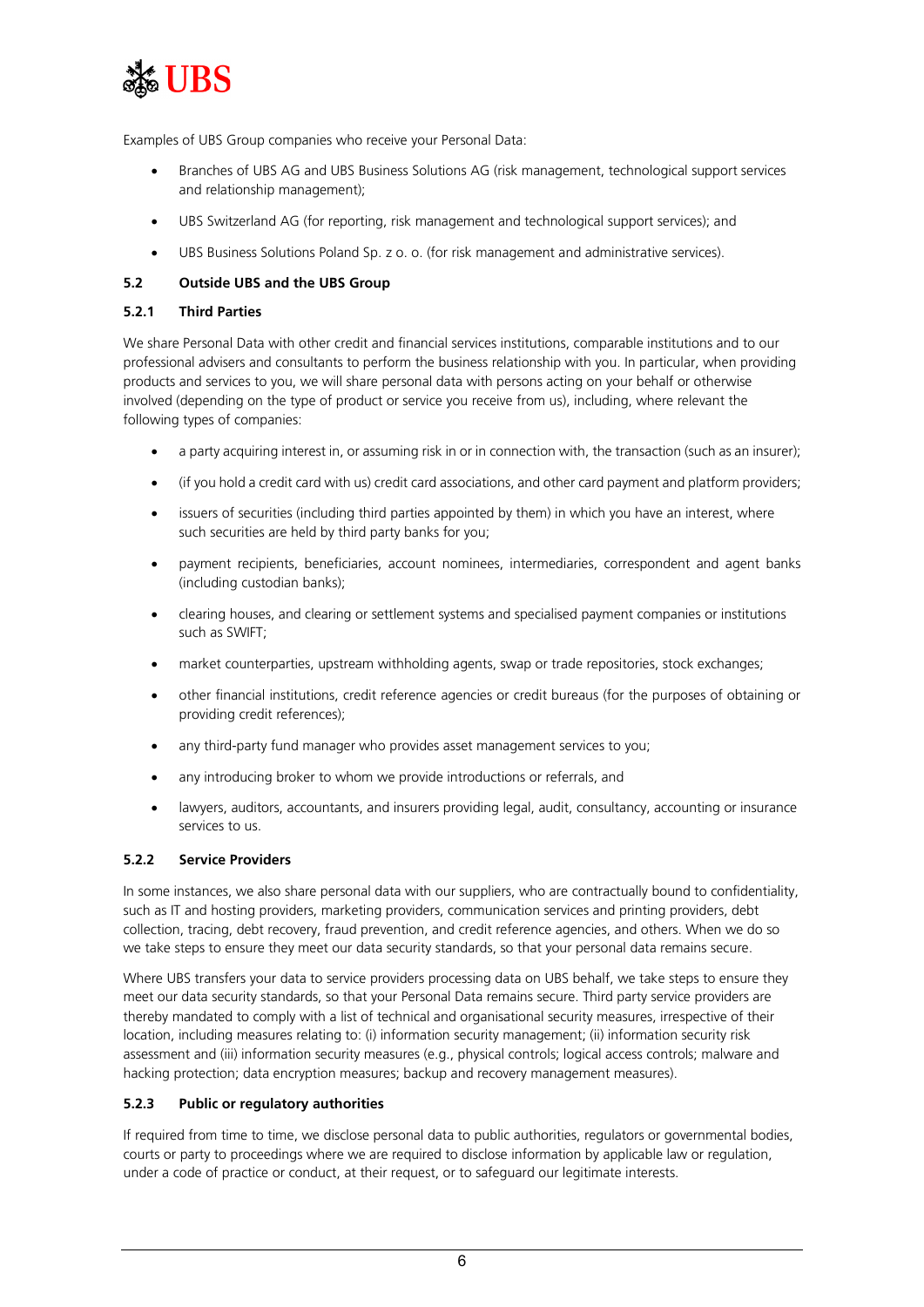

Examples of public and regulatory authorities:

- Jersey Financial Services Commission / BVI Financial Services Commission;
- Joint Financial Crimes Unit;
- Attorney General;
- Minister for External Affairs;
- Viscount's Department;
- Comptroller of Income Taxes.

# **5.2.4 Others**

- A potential buyer, transferee, merger partner or seller and their advisers in connection with an actual or potential transfer or merger of part or all of UBS's business or assets, or any associated rights or interests, or to acquire a business or enter into a merger with it;
- Any legitimate recipient required by applicable laws or regulations.

## **5.3 Data transfers to other countries**

The Personal Data transferred within or outside UBS and the UBS Group as set out in Sections [5.1](#page-4-2) and [5.2,](#page-5-0) is in some cases also processed in other countries. We only transfer your Personal Data abroad to countries which are considered to provide an adequate level of data protection, or in the absence of such legislation that guarantees adequate protection, based on appropriate safeguards (e.g., standard contractual clauses adopted by the European Commission to the extent recognized by the competent Data Protection Authority or another statutory exemption) provided by local applicable law.

A copy of these measures can be obtained by contacting the Group Data Protection Office. If and to the extent required by applicable law, we implement the necessary legal, operational and technical measure and/or enter into an agreement with you before such transfers.

A list of the countries in which UBS operates can be found [here.](https://www.ubs.com/global/en/our-firm/locations.html)

# <span id="page-6-0"></span>**6 How long do we store your data?**

We will only retain Personal Data for as long as necessary to fulfil the purpose for which it was collected or to comply with legal, regulatory, or internal policy requirements. To help us do this, we apply criteria to determine the appropriate periods for retaining your Personal Data depending on its purpose. In general, although there may be limited exceptions, data is kept for the time period defined in the UBS Records Retention Schedule.

As far as necessary, we will keep your data for the duration of our banking relationship subject to applicable legal and regulatory requirements. In addition, we might process your data after the termination of our banking relationship for compliance and risk management purposes in accordance with the applicable laws as well as pursuant to various retention and documentation obligations or if it is in UBS' legitimate interest.

In accordance with our obligations in relation to Jersey's anti-money laundering and countering the financing of terrorism we are required to retain the following:

- Records relating to the evidence of identity of the customer/client for a period of five years from the end of the relationship; and
- Records containing details relating to all transactions carried out in respect of any financial services business for at least 5 years.

However, if you wish to have your Personal Data removed from our databases, you can make a request as described in Section 7 below, which we will review as set out therein.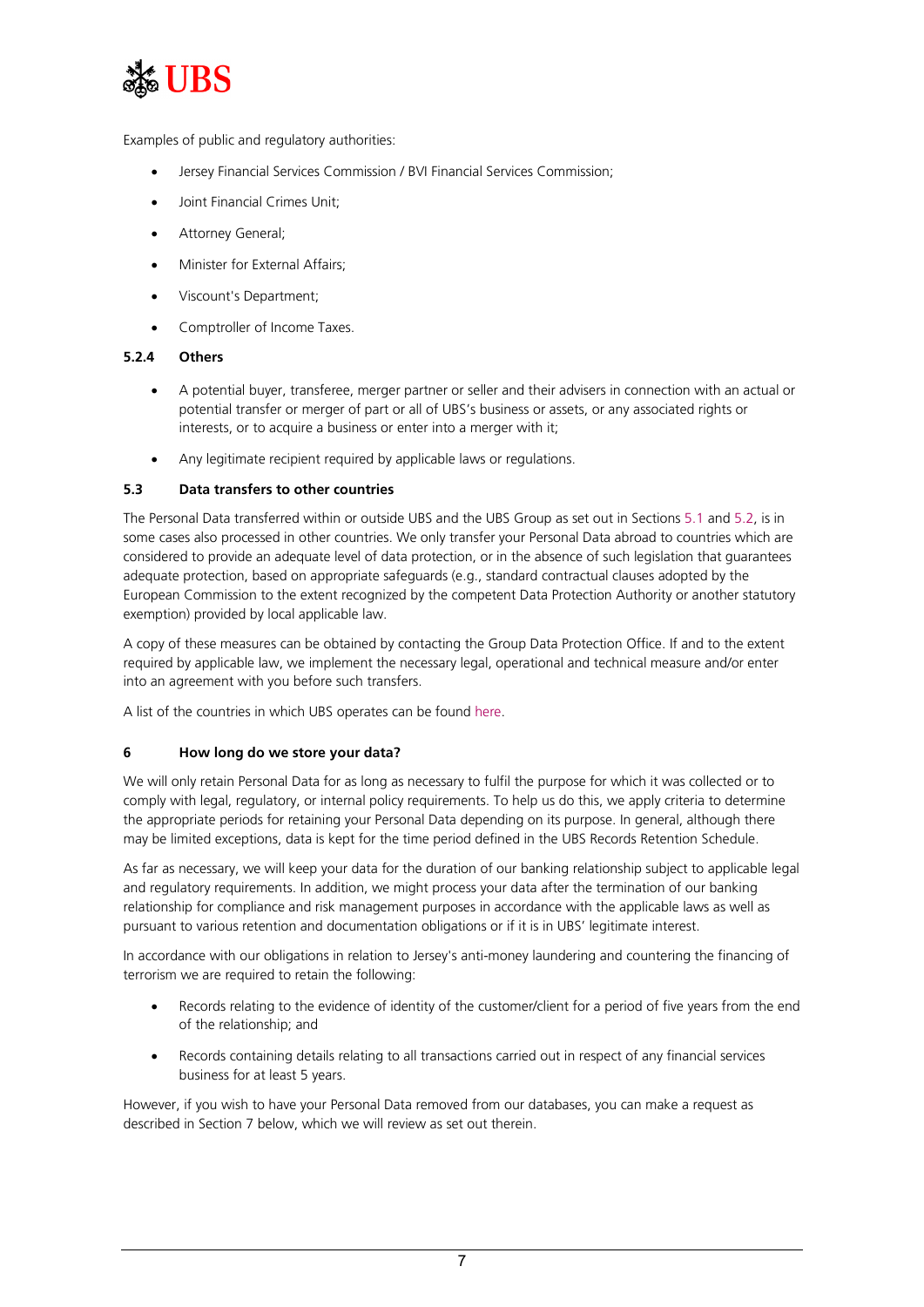

# <span id="page-7-0"></span>**7 What are your rights and how can you exercise them?**

# **7.1 Your rights**

You have a right to access and to obtain information regarding your Personal Data that we process. If you believe that any information, we hold about you is incorrect or incomplete, you may also request the correction of your Personal Data.

You also have the right to:

- object to the processing of your Personal Data;
- request the erasure of your Personal Data;
- request restriction on the processing of your Personal Data; and/or
- withdraw your consent where UBS obtained your consent to process Personal Data (without this withdrawal affecting the lawfulness of any processing that took place prior to the withdrawal).

When Personal Data is processed for direct marketing purposes, your right to object extends to direct marketing, including profiling to the extent it is related to such marketing. You may object to direct marketing by clicking the "unsubscribe" link in any of our emails to you, or by emailing us at the addressed indicated in Section [7.2](#page-7-1) at any time. Where we process your Personal Data based on your consent, or where such processing is necessary for entering into or performing our obligations under a contract with you, you may have the right to request your Personal Data be transferred to you (known as the 'data portability' right). You also have the right to ask UBS for information regarding some or all of the Personal Data we collect and process about you.

UBS will honour such requests, withdrawal or objection as required under applicable data protection rules, but these rights are not absolute: they do not always apply, and exemptions may be engaged. We will usually, in response to a request, ask you to verify your identity and/or provide information that helps us to understand your request better. If we do not comply with your request, we will explain why. In certain circumstances UBS may process your Personal Data through automated decision-making. Where this takes place, you will be informed of such automated decision-making that uses your Personal Data and be given information on criteria and procedures applied. You can request an explanation about automated decision making carried out and that a natural person reviews the related decision where such a decision is exclusively based on such processing.

In the event we provide you with trust, fiduciary or corporate related services you may not have any of the rights listed above where these would conflict with obligations of confidentiality under Jersey's trust law or other foreign law governing your trust or structure.

# <span id="page-7-1"></span>**7.2 Exercising your rights**

To exercise the above rights, please send an e-mail to:

- [complaintsmanagement\\_Jersey@ubs.com,](mailto:complaintsmanagement_Jersey@ubs.com) if you are client of UBS AG Jersey Branch;
- [SH-HR-EUGDPR-SNOW@ubs.com,](mailto:SH-HR-EUGDPR-SNOW@ubs.com) if you are a former UBS employee or candidate;

If you are not satisfied with any aspect of the processing of your Personal Data by UBS, we would like to discuss it with you to understand how we can rectify the issue. If you would like to speak to us about our use of your Personal Data, you can contact the Group Data Protection Office by emailin[g dpo-js@ubs.com.](mailto:dpo-js@ubs.com) If you are not satisfied with UBS' response, you have the right to make a complaint to the Office of Information Commissioner. You can contact the Information Commissioner at the following address:

Office of the Information Commissioner 2nd Floor 5 Castle Street St. Helier Jersey JE2 3BT Telephone: +44 (0)1534 716530 / Email[: enquiries@jerseyoic.org](mailto:enquiries@jerseyoic.org)